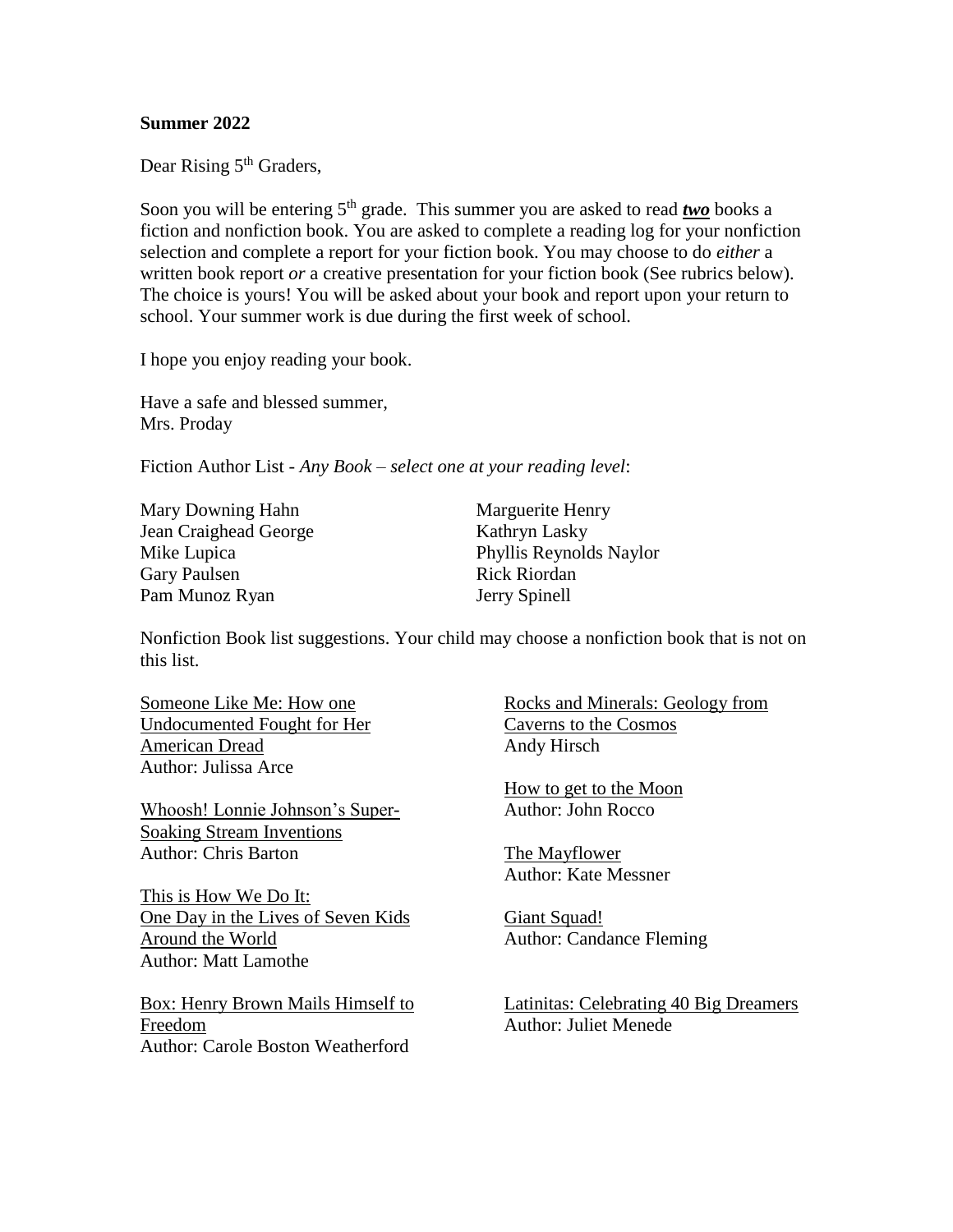## **Guidelines and Rubrics for Book Report:**

## **Written Book Report**

- Underline book title. Include author.
- Follow all rules of grammar (capitalization, indentation, etc.) **3 points**
- Start report with a catching beginning sentence (Not "My book report is about…")
- Have a well-defined beginning, middle, and end (Organization) **3 points**
- Tell complete story (Content) **3 points**
- Report turned in on time **1 point**

 **Rubric – 10 points**

## **Creative Presentation Some examples are: diorama, storyboard, poster, or pamphlet**

- Include book title (underlined) and author
- Be creative **3 points**
- Be able to answer questions on project (Relationship of project to book) **3 points**
- Be able to explain project in your own words (Content) **3 points**
- Report turned in on time **1 point**

 **Rubric – 10 points**